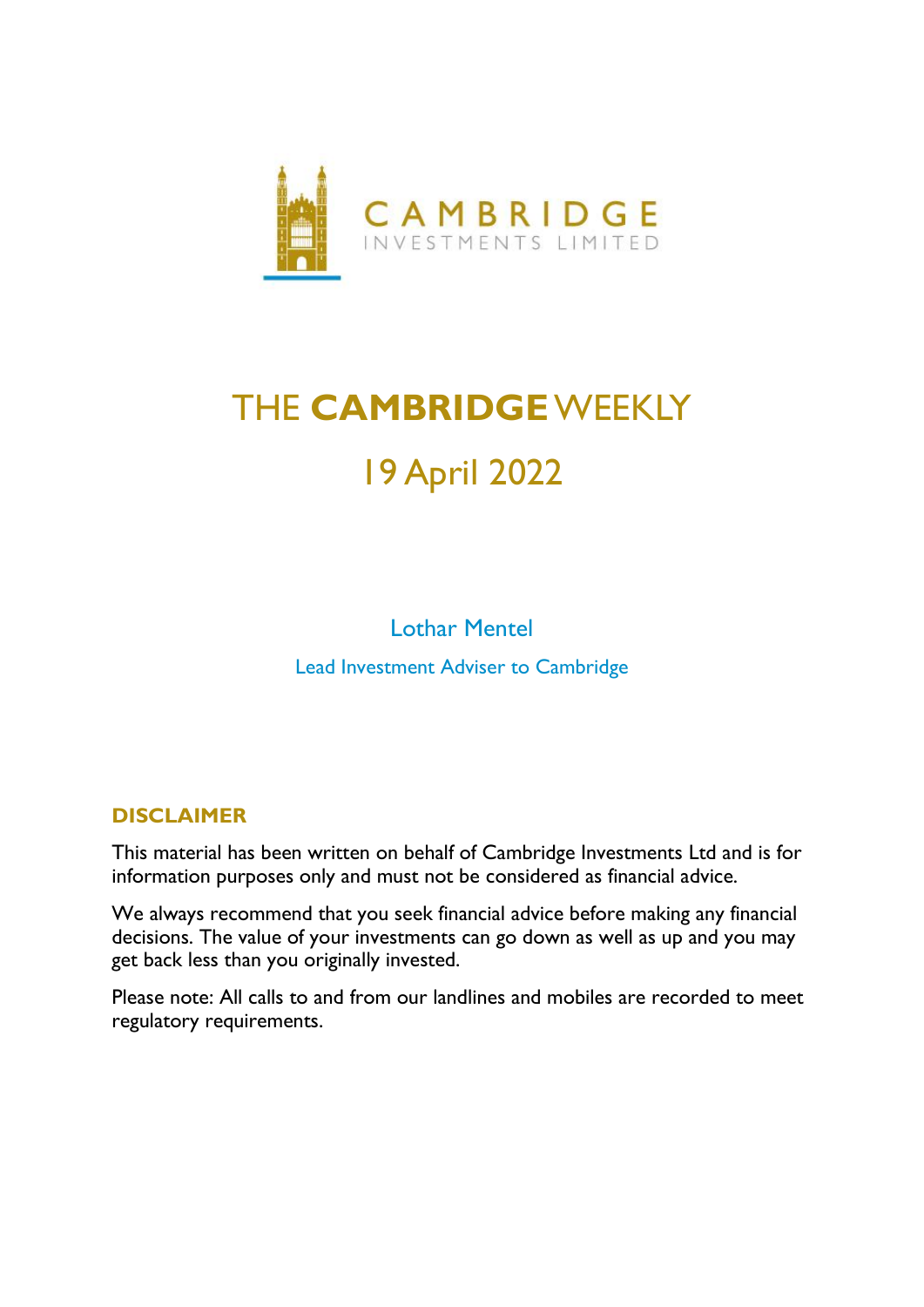

#### Easter review and outlook

The annual rate of inflation, as measured by the consumer price index (CPI) was reported at 7% in the UK, 8.5% in the US and even Germany recorded 7.3%. These are heights not seen for 40 years and were unsurprisingly front and centre of last week's news flow. While equity market investments have historically demonstrated their inflation-hedging characteristics, the fact that investors appeared to shrug off these new peaks may well point to the belief that this is about as high as inflation is likely to get.

Even so, one would be brave to call this the summit. However, there were a few souls willing to say so and, at the margin, investors seem inclined to agree. We go into more detail on this in our article about US inflation, following the release of US inflation data last week.

In essence, markets have come to accept that the US Federal Reserve (Fed) is serious about preventing the price rises of the past quarters from becoming engrained and structural, through a change of economic actors' mindsets. More importantly – as we reported last week – markets appear to believe central bankers will be successful in their task.

While monthly CPI data may already be turning, producer price index (PPI) data for March showed no such decline, which is perhaps no surprise given it tracks commodity prices more closely than CPI. The Goldman Sachs Metals index is showing it has passed a peak rate of growth although the energy-heavy main index is still not yet clearly down from the start of the highs (see chart below).



If CPI is slowing earlier than PPI, perhaps it suggests a cooling of the very consumer demand that was driving inflation in the first place. While the March reading for a leading US consumer sentiment index was better than expected, it is still only just off the five-year low. Business sentiment is also weaker, shown by the US National Federal of Independent Business (NFIB) survey.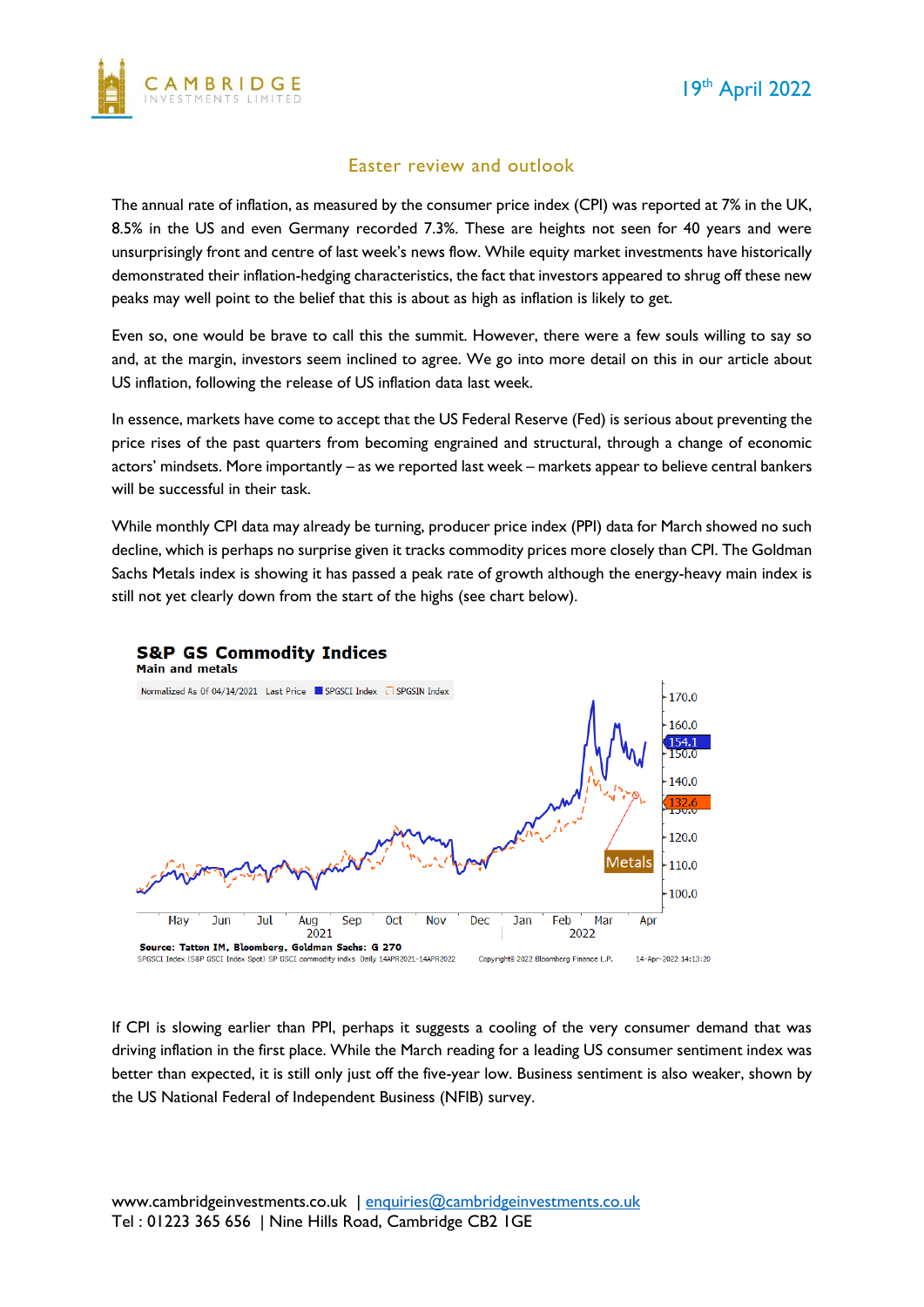

Slightly at odds with this is that intentions to hire are still higher than they have been for the past three decades, which is notable given it is an important indicator of economic expansion.

Good employees are difficult to find and a shortish downturn in expectations tends to dissuade the employers to stop hiring, let alone fire them. On the side of the corporate economy, we have noticed that US equity analysts have started to downgrade sales growth expectations but margins, which were edging down a bit, are expected to stabilise.

The Q1 reporting season has started with mixed results. Some earnings announcements will inevitably beat expectations – as they are 'engineered' to always do – but Morgan Stanley tells us to treat Q2 guidance with a pinch of salt. Q2 will see slowish earnings growth but hopefully heading towards a second half (H2) that will show stronger real growth while being less inflationary.

Such a positive trajectory may need adults to continue to return to the workforce. They have been doing so but at a slower pace than usual after recessions, as they were so well (over-) supported by governments this time. This diversion from the historical norm is uncomfortable for investors and high equity valuations, particularly in the US NASDAQ, mean that recent early retirees with decent market-tied pension savings can afford to stay away from jobs for longer. In order to get them back, we need the NASDAQ to be weak – a bit of a Catch-22.

#### **Expect Economy to Improve**

The percent of respondents who think general business condition will be "better" minus those who think it will be "worse" six months from now. Example: A net, negative 28 percent means 28 percent more small business owners think that general business conditions will be worse than those who think it will be better six months from now.



#### *Source: US National Federal of Independent Business (NFIB), April 2022.*

It will also require that commodity and energy prices do not reaccelerate, and that will depend on both Russia and China to a large extent. While all of this has resulted in whispers of recession doing the rounds, there is an equal possibility for a sharp rebound of stocks if one of the repressors reverses, such as: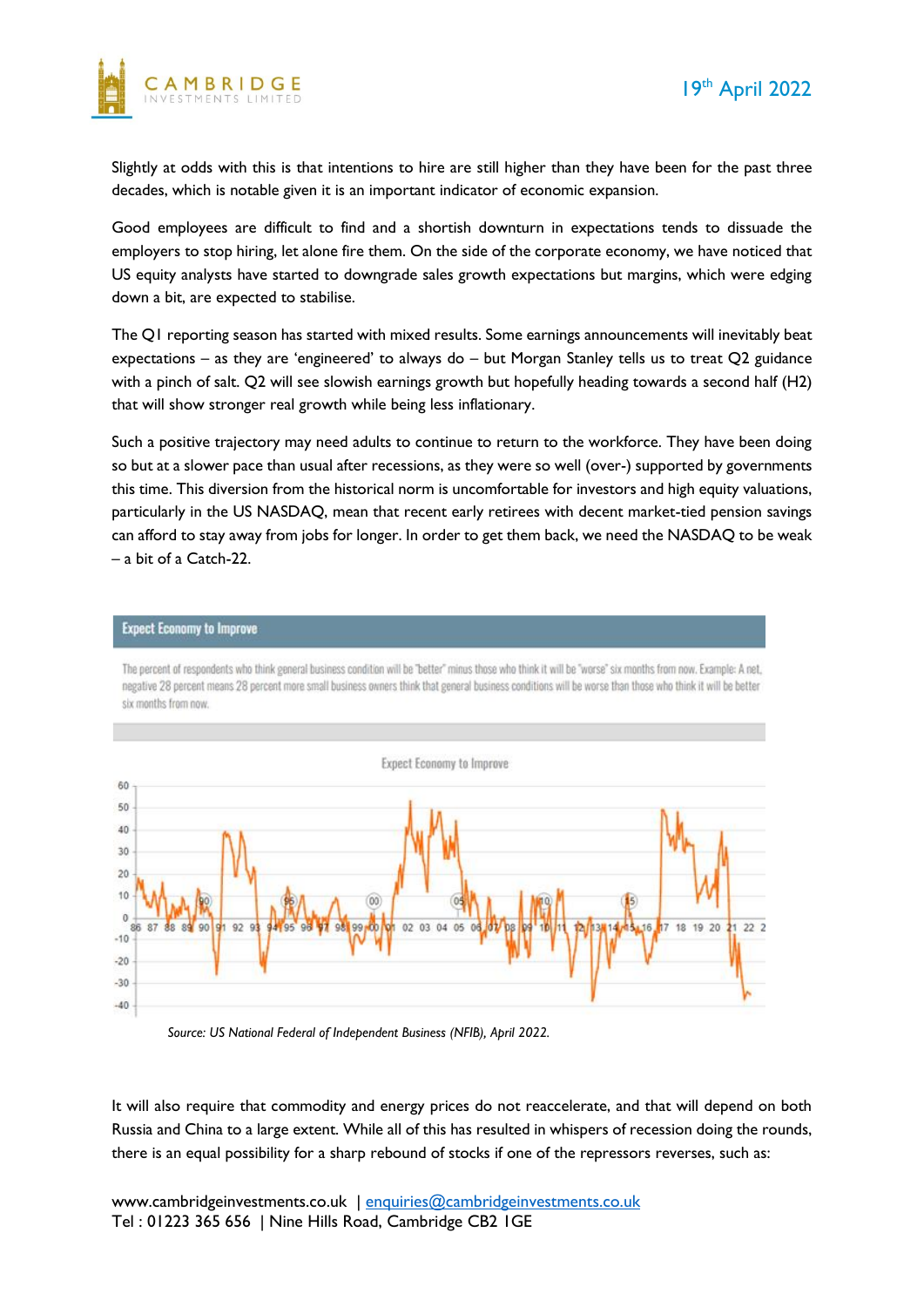



- A path to peace opens up in Ukraine, in which case energy prices would probably fall by about \$20 per barrel – or roughly 20%.
- China finds a way to reverse its extreme COVID lockdown policies (currently affecting some 40% of production), bringing goods production back online.

On the latter point, it is possible that China somehow engineers a way back to opening up which is not constantly interrupted by another outbreak. The decision to block the Pfizer/Moderna mRNA vaccines, in order to promote China's own healthcare technology winners, assumed they had winners. They might be able to reverse this decision without loss of face.

As Rabobank tells us, the current situation would usually present a buying opportunity from a contrarian point of view. The China credit impulse – which measures changes in new public and private credit as a percentage of GDP – has continued to improve, which historically heralds an upbeat growth outlook. Without it its 5.5% GDP growth target for 2022 is becoming increasingly illusory, and boosting infrastructure is the only viable policy lever to mitigate the downturn.

Capital spending by the Chinese government will likely support related Chinese sectors and the overall commodity complex, but consumer demand and service sectors will be further suppressed.

Unfortunately, however, Xi and Putin, the self-styled strong men in charge of both these hugely influential countries, seem unlikely to reverse their decisions. The more difficult the situation, the more likely they want to appear to be 'STRONG' – by sticking to their previous path. We cannot know the information they receive, nor pretend to understand their mindsets. Unfortunately, everybody's best guess is that they will continue as they have done.

From our perspective, this means that while there is every opportunity for the economic outlook to brighten substantially in a very short period, the more likely outlook is that we will once again experience a muddling through. This should keep the global 'growth-wagon' largely on track, supporting further, if less vibrant, corporate earnings growth. The inherent slowdown in demand that comes with that compared to last year, should mean that central banks can succeed in bringing down inflation without having to deploy the harsh policy measures they are currently threatening, which should in turn relieve some of the valuation pressure that rising rates and yields have had on equity prices over the first quarter of 2022.

The Easter holidays brought some sunshine and warmer temperatures, but whether we will see a similar warming in the global economic outlook still depends on so many ifs and buts, that until China's and Russia's paths become more positive, we should expect sideways trading of markets to continue.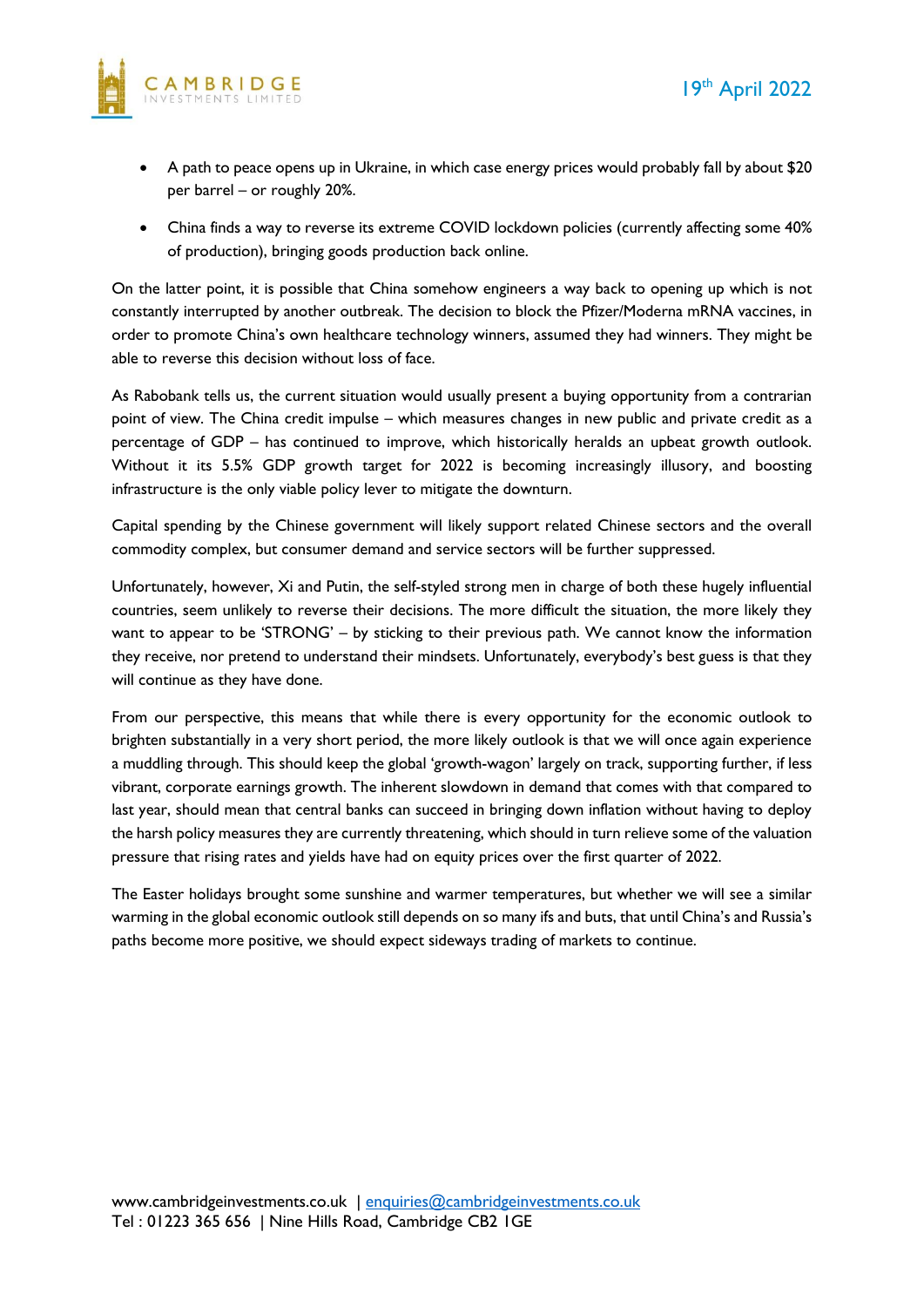

| <b>Asset Class</b> | <b>Index</b>                           | <b>March</b> | Q1 2022 | 12 months | 2021   | $5-yr$<br>rolling annualised |
|--------------------|----------------------------------------|--------------|---------|-----------|--------|------------------------------|
| <b>Equities</b>    | <b>FTSE 100 (UK)</b>                   | 1.4          | 2.9     | 16.1      | 18.4   | $-N/A$                       |
|                    | FTSE4Good 50 (UK Ethical Index)        | 1.2          | 3.1     | 12.8      | 13.0   | 1.6                          |
|                    | MSCI Europe ex-UK                      | 1.7          | $-7.4$  | 5.5       | 16.7   | 6.6                          |
|                    | <b>S&amp;P 500 (USA)</b>               | 5.7          | $-1.9$  | 21.2      | 29.9   | 14.8                         |
|                    | NASDAQ (US Technology)                 | 5.5          | $-6.3$  | 13.2      | 23.3   | 20.3                         |
|                    | Nikkei 225 (Japan)                     | 1.4          | $-3.9$  | $-2.0$    | 2.6    | 7.9                          |
|                    | <b>MSCI All Countries World</b>        | 4.1          | $-2.6$  | 12.4      | 19.6   | 11.6                         |
|                    | <b>MSCI Emerging Markets</b>           | $-0.4$       | $-4.3$  | $-7.1$    | $-1.6$ | 6.0                          |
| <b>Bonds</b>       | <b>FTSE Gilts All Stocks</b>           | $-2.1$       | $-7.2$  | $-5.1$    | $-5.2$ | 0.5                          |
|                    | £-Sterling Corporate Bond Index        | $-0.9$       | $-6.6$  | $-5.5$    | $-3.2$ | 1.9                          |
|                    | Barclays Global Aggregate Bond Index   | $-1.2$       | $-3.5$  | $-1.9$    | $-3.8$ | 0.7                          |
| Commodities        | <b>Goldman Sachs Commodity Index</b>   | 11.7         | 36.9    | 72.4      | 41.6   | 10.0                         |
|                    | <b>Brent Crude Oil Price</b>           | 8.9          | 38.5    | 74.9      | 51.5   | 14.4                         |
|                    | <b>LBMA Spot Gold Price</b>            | 3.0          | 8.3     | 19.2      | $-2.9$ | 9.2                          |
| <b>Inflation</b>   | UK Consumer Price Index (annual rate)* | 0.7          | 0.7     | 5.9       | 5.4    | $\sim$                       |
| Cash rates         | Libor 3 month GBP                      | 0.0          | 0.0     | 0.1       | 0.0    | 0.5                          |
| Property           | UK Commercial Property (IA Sector)*    | 1.1          | 1.5     | 9.1       | 7.4    | $-N/A$                       |

#### March 2022: Monthly and quarterly capital market returns review

Source: Morningstar Direct as at 31/03/22. \* to end of previous month (28/02/22). All returns in GBP.

At the beginning of December last year, we wrote in our 2022 outlook, that "barring any further catastrophes, improvements should continue next year" and "in broad terms, we expect normalisation to be the key theme of 2022". With the end of the first quarter behind us, it is obvious things have not gone as hoped. The man-made, senseless humanitarian catastrophe that is Russia's war on Ukraine, is scuppering any hope of Europe normalising any time soon, and the ensuing length of the energy and commodity price shock has deteriorated the economic outlook. At the same time though, pandemic pressures have receded as hoped, and a form of normalisation has indeed set in across the Western, vaccinated world, except sadly we are not (yet) reaping meaningful post-pandemic reopening dividends.

As a consequence, global equities declined 2.6% over the quarter in sterling terms, as inflation pressures drove central bank tightening, which further unsettled investors. Bonds also declined for much of the period, as the worsening inflation outlook saw fixed income yields rising and valuations driven downwards. Most major equity markets rebounded in March, but not enough to claw back the losses of the previous two months.

In regional terms, the UK equity market ended Q1 2.9% higher, finally outperforming its global peers and ending the quarter as the only major equity market in positive territory. London's resource-heavy stock market composition benefited significantly from the commodity rally and the escalation of energy price movements since the start of the year. On the monetary policy front, the Bank of England followed up December's rate hike with another increase in March, increasing benchmark interest rates to 0.75%.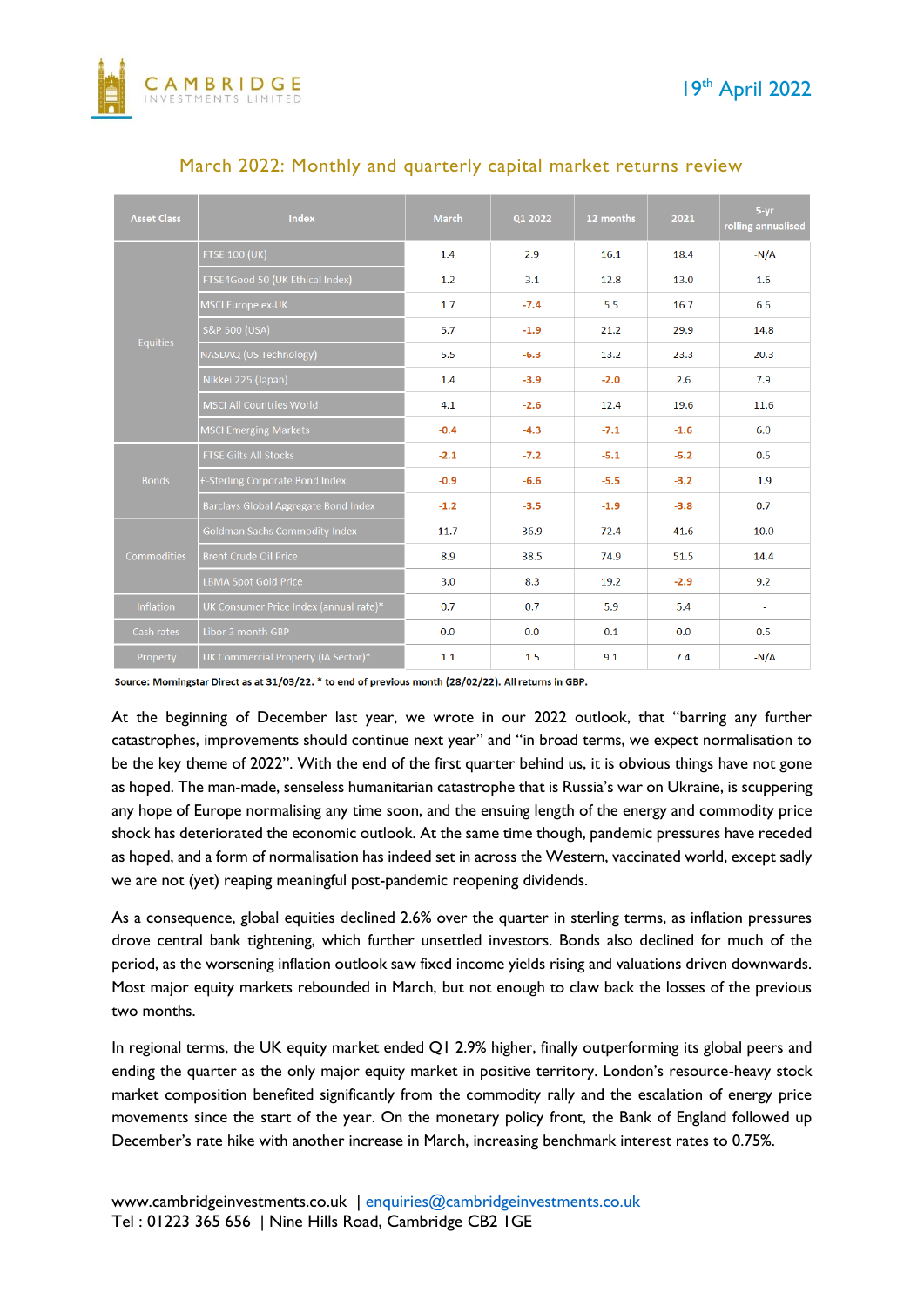

The main US market fell 1.9% (-6.3% for tech index NASDAQ) as rising yields affected the more yieldsensitive growth and tech sectors. Energy and utility firms, however, erased some of the losses on the back of the Ukraine-Russia situation and the commodity rally that the escalations caused. European equities bore the brunt of the external geopolitical shock and fell 7.4% over the quarter, as inflation and central bank concerns were compounded by outright energy supply security fears. Even though there was some relief following the announcement that the US will supply the European Union (EU) with American liquefied natural gas, a deal that should reduce the region's dependency on Russian energy, uncertainty around supplies continued and consumer sentiment worsened over the quarter.

Emerging Market equities dropped 4.3% over the quarter. China, the biggest component of the index and the main driver of performance, faced slowing economic activity after struggling to contain a new COVID outbreak which, under its Zero-COVID regime, forced local authorities to impose the strictest lockdown measures seen since the original 2020 Wuhan outbreak. Japanese equities also ended the quarter down 3.9%, as it was caught in the East Asian activity downdraft concerns. However, and in contrast with most of the world's central banks, Japan's central bank announced a plan in March to expand its quantitative easing programme.

Unsurprisingly, in commodities, oil prices soared 38.5%. Prices were already at all-time highs as the global economic recovery was well underway, driven by the post-pandemic activity revival narrative, when the self-imposed sanctions against Russia created further anxiety around tight global supplies.

In Q2, we expect investors will continue to focus on just how much tightening monetary policy will act as a headwind to equity valuations, and coming to terms with an environment where rising corporate earning yields may no longer be relied on to drive up stock markets.

### Has US inflation peaked?

Good news or bad news? US inflation readings brought both last week, as two key indicators were released, and showed mixed signals. First up was the release of last month's consumer price inflation (CPI) figures, which revealed an 8.5% year-on-year rise – the biggest annual cost jump in more than 40 years. Even so, this figure was lower than economist estimates. More tellingly though, the monthly jump in so-called 'core' CPI (which excludes the volatile components of food and energy) was below expectations. This suggests inflation might have stopped running away, and may even be slowing down, a sign that capital markets took well.

That was the good news. Some bad news was not far behind. March's producer price inflation (PPI, for final demand) figures were released last Wednesday, showing a 1.4% monthly increase and a whopping 11.2% year-on-year jump, well above expectations. This suggests cost pressures remain strong for businesses, which will likely push price increases onto consumers down the line. Perhaps this throws some doubt on the apparent slowdown in core CPI – which may prove to be a temporary break rather than a peak.

The historic surge in prices over the last 12 months comes from immense supply-side pressures, and a post-COVID recovery in global demand. Sustained inflation – exacerbated by the energy and commodity price shock Russia's invasion of Ukraine caused – has forced the Fed to tighten monetary policy much faster than was expected last year. Economists now expect a 0.5% interest rate hike next month, followed by an aggressive reduction of the Fed's balance sheet (reversal of quantitative easing through quantitative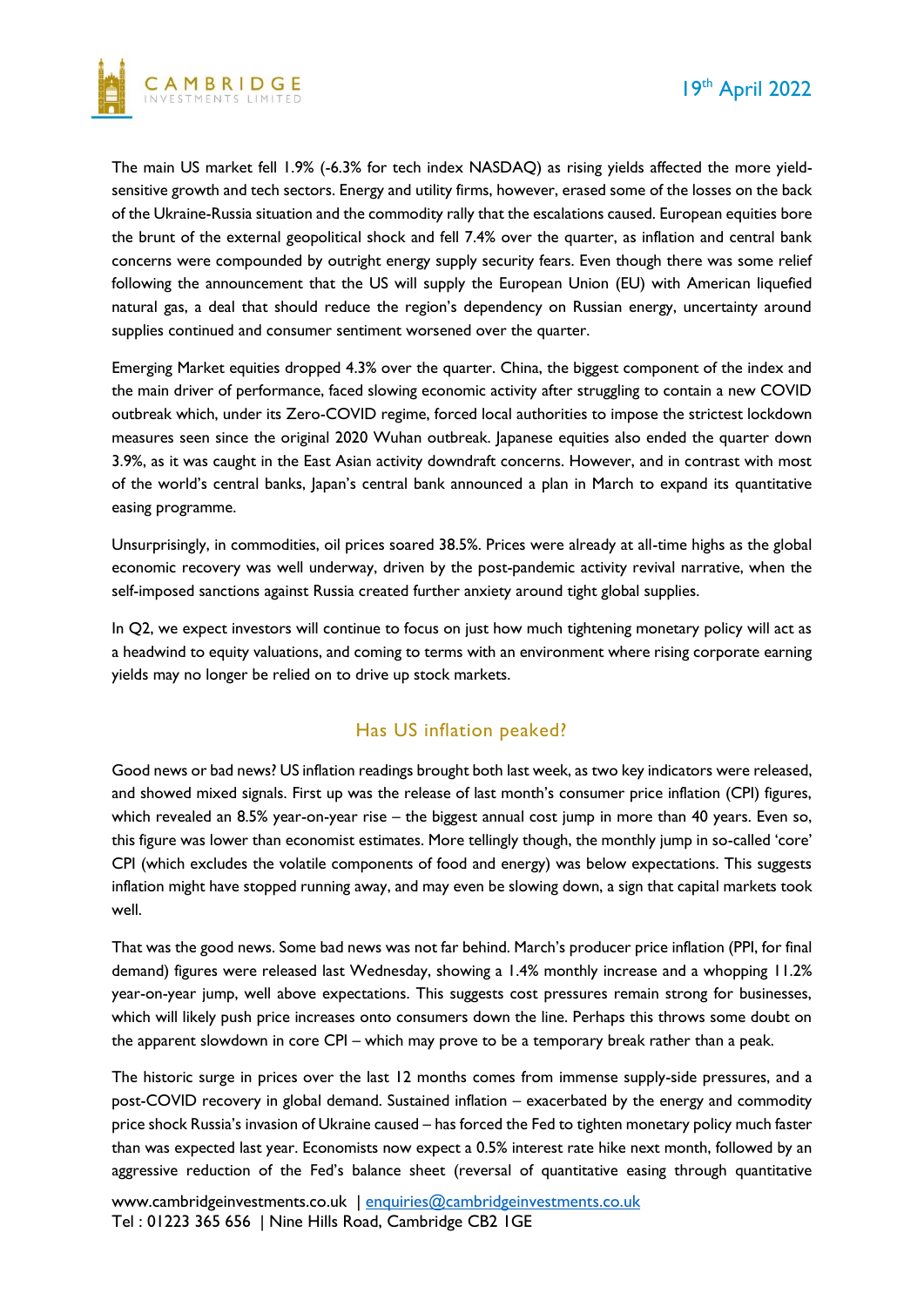

tightening). Signs of a fallback in CPI will therefore be welcomed by the Fed, but the PPI figures mean it must stay vigilant.

As we wrote last week, bond markets are signalling that investors expect the Fed to get a handle on prices, bringing down growth and inflation so that they reach a sustainable level in the next year or so. This is backed up by the reaction to CPI data, which saw nominal US Treasury yields move slightly lower. Slowing core CPI is a "welcome" development according to Fed Governor Lael Brainard, but she will "be looking to see whether we continue to see moderation in the months ahead".

Mixed CPI and PPI data signals have sparked debate on whether we are past the peak for inflation. Some point to the easing of supply bottlenecks (not including Russian oil and gas) and shifting base effects as causing a fallback in inflation. Others note that supply chains are still congested, and that lower headline figures do not mean sustainable prices. According to Veronica Clark at Citigroup: "While core PCE might not climb any higher on a year-on-year basis, we would not expect the Fed would be particularly comfortable with stable 5% inflation."

Her point is crucial. We can debate whether we are past the peak or not, but more important is what happens after that. As COVID base effects wane, year-on-year price increases will inevitably come down. What we want to know is the level they will fall to – and how quickly they will get there. As noted last week, bond markets expect the Fed to tighten to around 3-3.25% over the next year, after which inflation will settle at just above the 2% target. But for that to happen, cost pressures must come down quickly. If inflation were to be at an ongoing (three-month annualised) rate of 4% at the end of the year, investors and the Fed would almost certainly be thinking that the economy needed to be put into an induced coma. Recession would be inevitable. Even a 3% rate would be difficult.

Input costs have been one of the main causes of global inflation, with commodities across the board seeing huge price increases since pandemic restrictions eased. This input cost shock seems to have lost steam, if not eased entirely. Oil supply was clearly a major concern following the Ukrainian crisis, but supplies have now been released and a further jump upwards looks unlikely in the short term. The pullback is less clear in other commodities, but the easing of bottlenecks should help further down the line.

A crucial contributor to inflation over the last year was the shortage of labour. The so-called 'great resignation' of workers not returning to their jobs after the pandemic pushed up labour costs, particularly in previously low-paid sectors. We saw this in the dramatic wage increases for construction and logistics. Residential construction has started slowing after raw material price rises and mortgage rates hitting 5%. Meanwhile Freightwaves, a haulage information company, tells us that freight is also slowing, leading to some alleviation of wage pressures in these areas (and it may be that demand appeared more elevated because of previous shortages and backlogs).

Any fall in goods inflation has to be balanced against what happens in the services sector. Consumers tend to buy more goods in winter months and more services in summer months. We are seeing this now, with a transfer of demand from producers to the services industry. This could well mean a shift in the sources of inflation too – particularly if labour shortages continue to be felt for service providers.

The positive thing to note is that, over the course of the last month, the market pricing for long-term inflation has moved down slightly. At the end of March, bond markets indicated that inflation would settle at 3% over the long-term – which would likely force the Fed into a tighter position and prove a negative

www.cambridgeinvestments.co.uk | [enquiries@cambridgeinvestments.co.uk](mailto:enquiries@cambridgeinvestments.co.uk) Tel : 01223 365 656 | Nine Hills Road, Cambridge CB2 1GE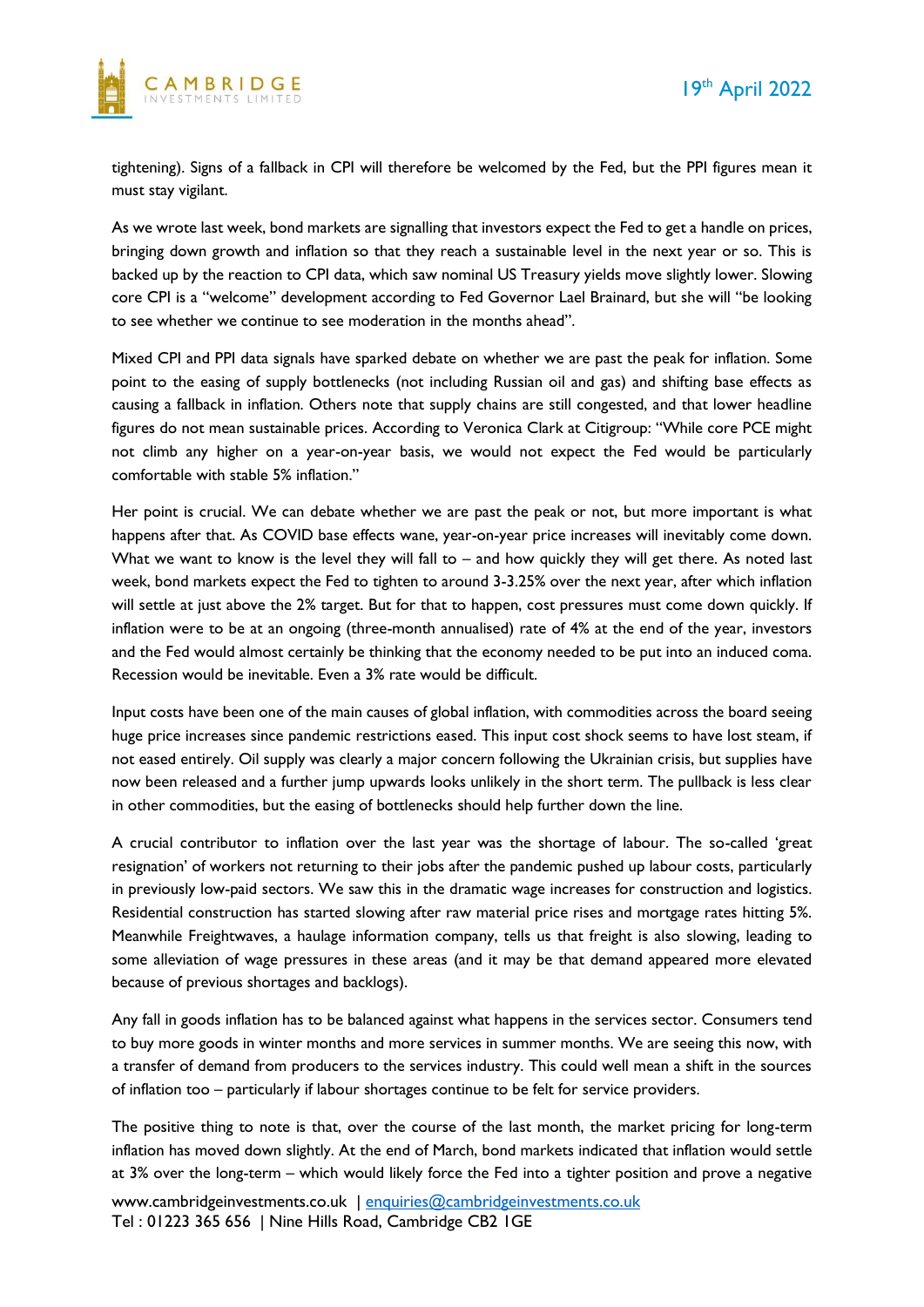

for growth. This figure moved back down though, and has not risen higher since. Nominal bond yields have also come down, which is a great help for capital markets.

As an aside, we have seen a similar – if not larger – fall in inflation expectations here in the UK. As we have written before, this is likely down to the government's relatively tight fiscal position, which is expected to be a significant drag on growth. The same is not true in Europe, for reasons that are not entirely clear. Sustained higher inflation on the continent could be down to the euro's weakness, or its exposure to Russian gas shortages – but there is also a sense that the ECB is perhaps less interested in fighting inflation than its peers.

Again, what matters here though is the path for inflation – not simply whether we have passed the peak. That path looks steady for now, but there remain many uncertainties ahead.

#### Insight article: Imagining real yields

We talk about bonds a lot in these pages. Readers might assume bonds are a simple kind of investment, and as far as fixed interest bonds go, they would be right. But recently we have talked a great deal about inflation-linked government bonds, so-called 'real' yields. Bond markets of the latter variety are critical for understanding capital markets in general, but can be harder to grasp. We thought a primer that demystifies these assets might therefore be useful.

First, take the example of a fixed-interest bond. The UK government issues a ten-year 3% fixed coupon bond on 19<sup>th</sup> April 2022 (this fixed interest rate is sometimes termed the nominal rate). You decide to buy £100 worth. The initial 100% face value is known as the principal (though in reality the issue price is not always 100%), and you get 3% of the principal each year on the anniversary. In the days of printed bonds, you would have to send a cut-out of the printed tag in the post to receive your money – which led to the term 'coupon' being used – but the process is thankfully simpler now.

You receive £3 on 19<sup>th</sup> April 2023, and again every year until 2031. On 19<sup>th</sup> April 2032 you get the final £3 interest payment, and you also get back the principal  $£100$ . The assumption is that you will reinvest every £3 payment at 3%, which is why you will be told that there is a 3% compound yield. However, it may not be possible for you to actually get the 3% rate each time you come to reinvest.

Most buyers of bonds are looking for a safe investment. Indeed, government bond yields in the developed world are known as the 'risk-free' rate of return. But what safety means here will depend on the investor. Most of us do not just want the same exact amount returned; we also want to have at least the same purchasing power in the future. Which is where inflation comes in.

Most central banks have inflation targets, almost uniformly set at 2%. If we assume central banks are going to be successful in achieving this target (on average), a 3% return seems pretty good. With a 3% annual return and 2% annual inflation, your purchasing power is increasing by 1% every year. This is what we call the 'real' yield: interest minus inflation.

Unfortunately, you cannot be sure of what the actual inflation rate will be over the next ten years, so your real return is not fixed when you buy the bond. If inflation averages much higher, your real return will be wiped out. Anyone who bought a ten-year fixed-coupon UK bond yielding only 0.2% (as was the case in May-December 2020) and held it will be facing this exact problem now.

www.cambridgeinvestments.co.uk | [enquiries@cambridgeinvestments.co.uk](mailto:enquiries@cambridgeinvestments.co.uk) Tel : 01223 365 656 | Nine Hills Road, Cambridge CB2 1GE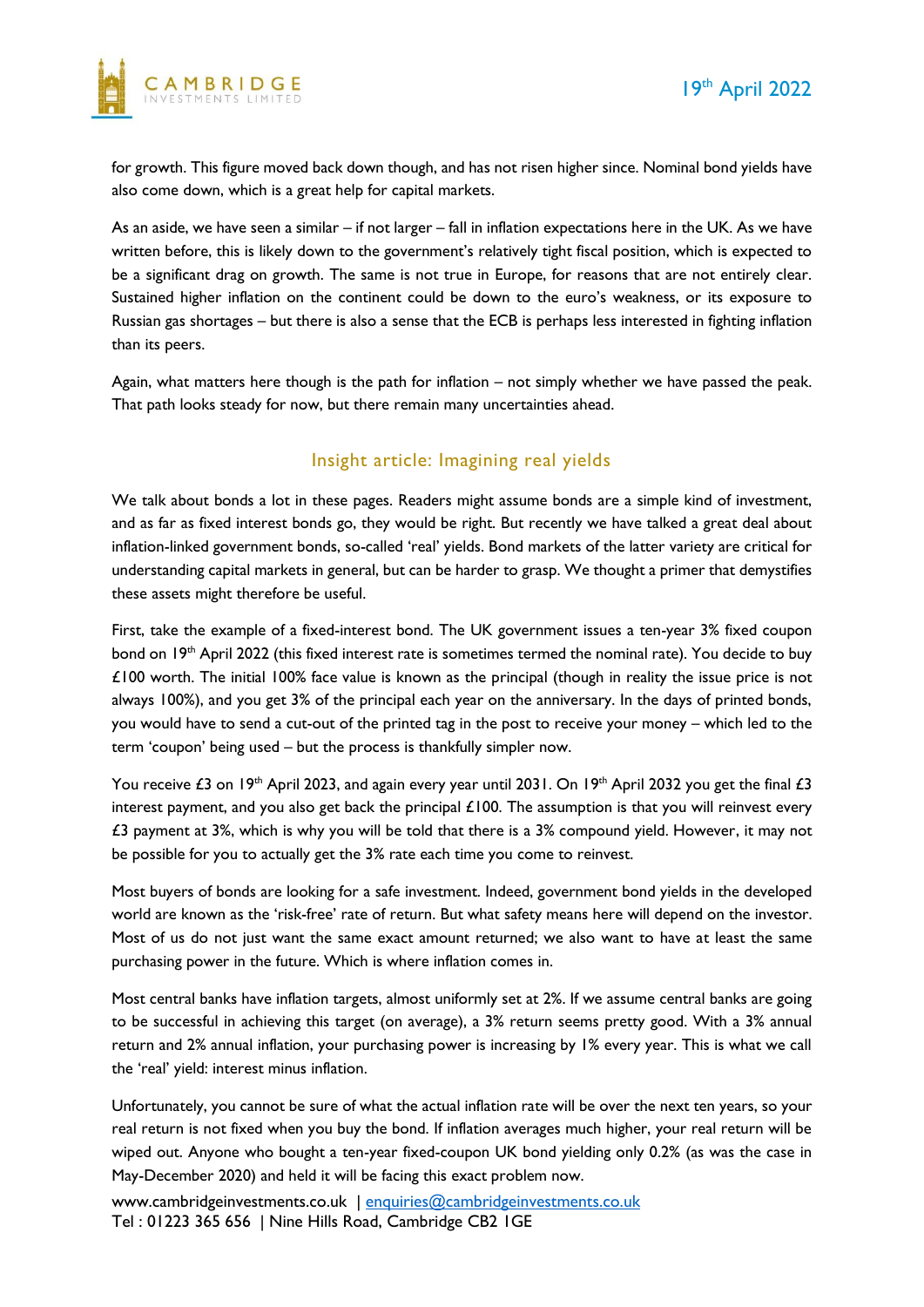

Inflation-linked government bonds are designed to account for this. They give you the "demanded" real rate of return (1% in our example) *plus* inflation. The simplest way to do this is to give the real-plus-inflation coupon and then pay back 100% of the principal. But when these bonds were first devised in the 1980s, investors wanted the bonds to deal with the reinvestment issue; they wanted to be sure of getting at least inflation compounded up.

So, every day the principal is increased. If inflation is steady at a 2% annual rate, the principal rises by about 0.006% (using a straight-line interpolation between the monthly inflation index readings) so that when the interest is paid (on the anniversary), it will have gone up by the year's inflation. This means that for every day after the inflation-linked bond is issued, the principal amount is revalued in line with the move in the inflation index. Virtually all governments use a three-month delay for the inflation index, which means the first two months of rise in the principal is already known, but not beyond that.

No matter what inflation does, you can be assured you will get both the interest payments and the final payment rising by inflation.

| Year | Fixed bond cash Real bond cash |            |  |  |  |
|------|--------------------------------|------------|--|--|--|
|      | flows                          | flows      |  |  |  |
| O    | $-£100.00$                     | $-£100.00$ |  |  |  |
| 1    | £3.00                          | £1.02      |  |  |  |
| 2    | £3.00                          | £1.04      |  |  |  |
| 3    | £3.00                          | £1.06      |  |  |  |
| 4    | £3.00                          | £1.08      |  |  |  |
| 5    | £3.00                          | £1.10      |  |  |  |
| 6    | £3.00                          | £1.13      |  |  |  |
| 7    | £3.00                          | £1.15      |  |  |  |
| 8    | £3.00                          | £1.17      |  |  |  |
| 9    | £3.00                          | £1.20      |  |  |  |
| 10   | £103.00                        | £123.12    |  |  |  |

The table shows the cashflows of our two imaginary bonds. Inflation-linkers will always have smaller coupons and a larger principal repayment than nominal bonds. The duration (the weighted average time it takes to get your money back) will therefore be higher for comparable maturities, which will also make the inflation-linked bond price more sensitive to changes in yield.

You might note that duration is not necessarily the same thing as actual volatility. Back in 2016, UK government-issued inflation-linkers and fixed interest bonds of equivalent maturity had the same price volatility, because real yields moved less than nominal yields. Since then, inflation-linked bonds have become more volatile than their fixed equivalents, with real yield moves equalling or exceeding those of nominal yields (because the inflation expectation changed a lot).

www.cambridgeinvestments.co.uk | [enquiries@cambridgeinvestments.co.uk](mailto:enquiries@cambridgeinvestments.co.uk) Tel : 01223 365 656 | Nine Hills Road, Cambridge CB2 1GE In our examples, we have supposed that the yields on both the fixed (nominal) rate and the inflation-linked (real) rate have been positive. However, for quite some time now especially in the UK, real rates have been below 0%. So, what does this mean? Well, we started out thinking of an inflation-linked bond which paid inflation + 1%. Currently it pays about -2.5% (negative 2.5%). The actual bond does have a real coupon of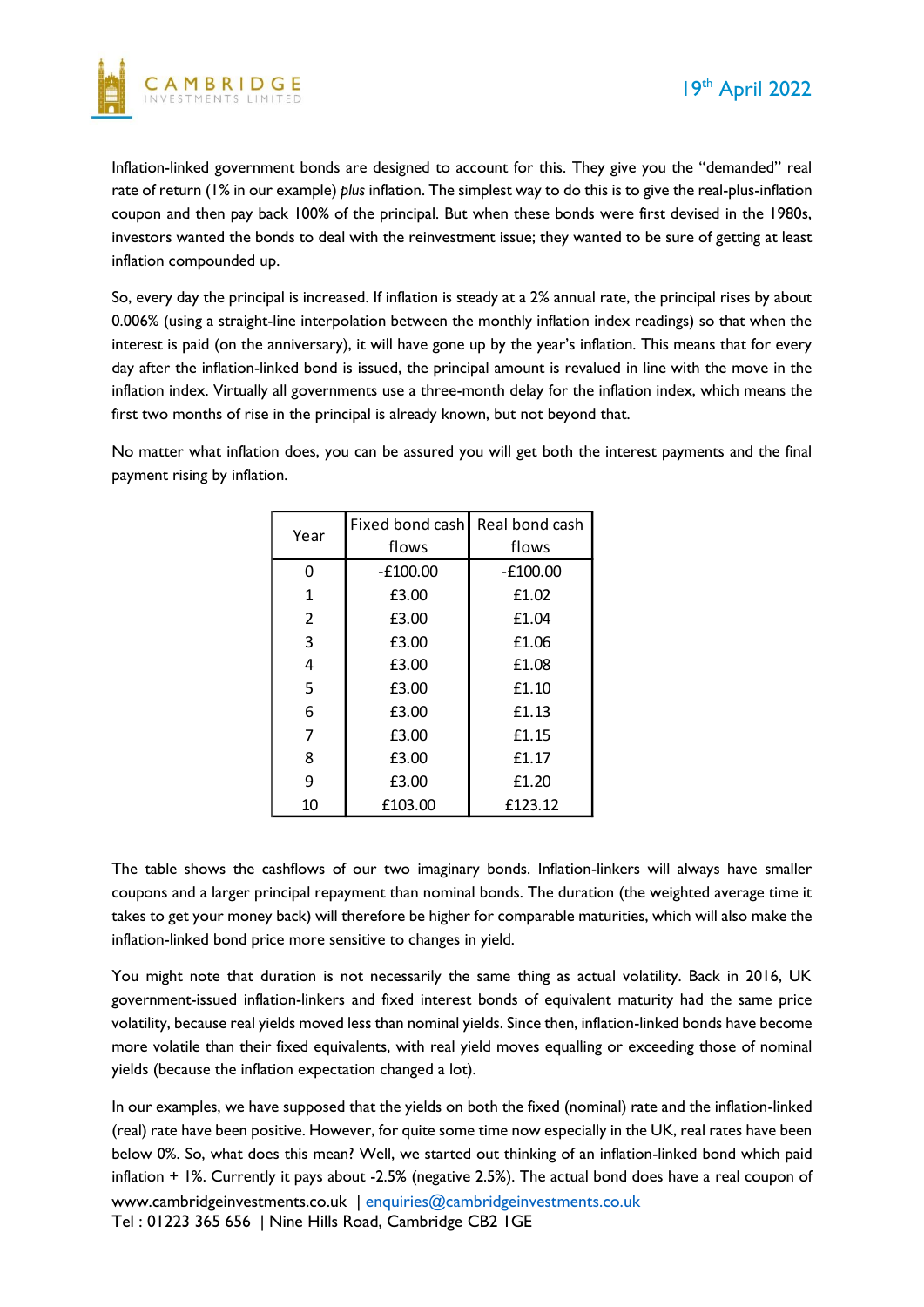

0.125% - so the principal rises (and so, therefore, will the coupons) by inflation +0.125%. However, today's price is not 100%, it's 128.5%.

This is what gives the negative yield. It isn't any different to normal fixed coupon bonds. From mid-2019 to the end of this February, German ten-year fixed government bonds had a 0% fixed coupon (i.e., zero interest) and were priced over 100%.

No inflation-linked bond has been issued with a negative real coupon. There is a technical reason for this (we believe). Most inflation-linked bonds have a deflation clause; this states that the bond's principal cannot go below 100% at maturity (the coupons can be reduced, however, if inflation turns into deflation for a long enough period). If the coupons actually turn negative (rather than positive, but lessened by deflation), the investors would have to take a reduction in the principal, which may ultimately conflict with the longterm deflation clause.

#### $6.00$ 10yr fixed  $5.00$ 10yr real  $4.00$  $3.00$  $1.00$  $0.00$  $-1.00$  $-4.00$ 4.35 implied RPI inflation  $-3,000$  $-2.000$  $-1.000$ 2001-2004 2005-2009 2010-2014 2015-2019 2020-2024 Source: Tatton IM, Bloomberg: G808 EC256595 Corp (UKT 4 34 06/07/32) UK real 10 yr GTGBPII10 Monthly 01JAN2001-13APR2022 Copyright<sup>®</sup> 2022 Bloomberg Finance L.P. 13-Apr-2022 20:53:14

UK 10-year fixed and real rates with implied expected RPI inflation in second panel

So might the differences between real and nominal yields be used to derive market implied inflation predictions? This is indeed the case, and the above chart shows how the nominal and real yields (for bonds of similar maturity) can be compared to extract a view of what investors think inflation might average over that maturity term. You can have 1.798% fixed ten-year return or a -2.557% return after inflation. Everything else being equal, you would only choose the (substantially negative) real return if you thought inflation would average more than the difference between the two rates:

$$
1.798\% - (-2.557\%) = 1.798\% + 2.557\% = 4.355\%
$$

The lower chart tracks the difference – this is the market-implied (breakeven) inflation rate. This has become greatly watched by market participants over recent months and we refer to it in the article above about inflation potentially having peaked.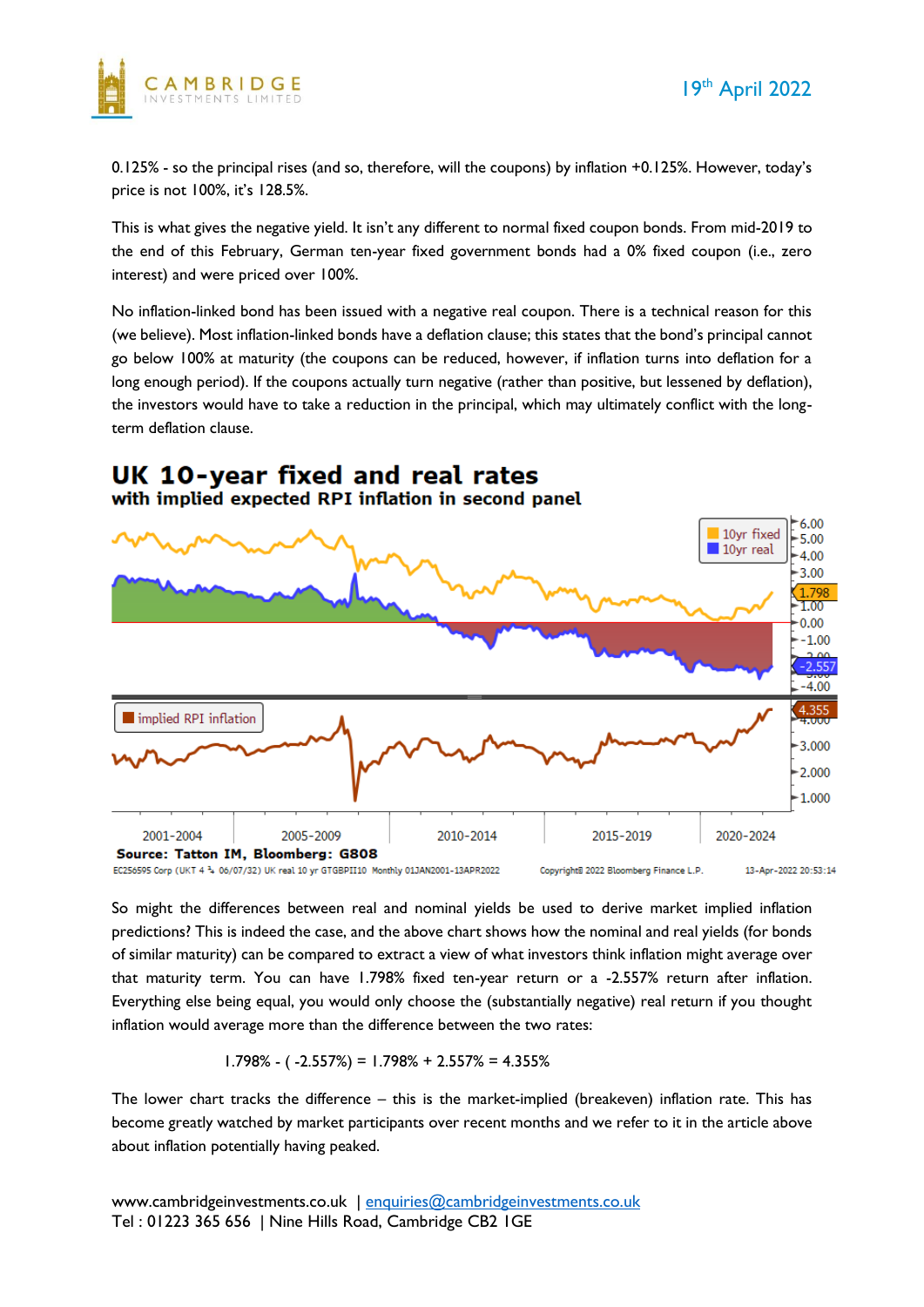



Some further explanatory notes to accompany this insight piece:

- Our simple example shows the bonds having annual coupon payments. In fact, US, UK and Japan pay semi-annually, half the stated rate every six months.
- After the UK introduced the first inflation-linked bonds (Index-linkers) in 1981, other countries slowly joined in. The US introduced Treasury Inflation-Protected Securities in 1997. The market has grown and is popular with many different types of investors. Insurers and annuity buyers (defined benefit pension funds and individual drawdown pensioners) are the main investors, with risk regulations essentially ensuring a large demand.
- Most markets are linked to CPI, most of which are calculated in a very similar way across the developed world. The UK market is linked to the old Retail Price Index (RPI). Despite many attempts by the UK government and the Debt Management Office to change this, the link between defined benefit pensions and the RPI (originally set in stone by the government) makes it difficult for the major investor base to change.
- The RPI is an arithmetic mean calculation whereas the CPI measures are geometric means. In normal times the 'formula effect' adds about 0.8% to RPI. When the indices become more volatile, the RPI measure increases relatively. Also, the RPI has a different composition, which can create some large differences. Currently the difference is the widest ever at 2.6% for the past 12 months; RPI at 8.9%, CPIH (CPI including owner occupiers' housing costs) at 6.3%.
- Last November, HM Treasury and the UK Statistics Authority announced the decision to effectively replace RPI with the CPIH from 2030. This is being contested by the major pension funds in court. The government was due to provide its defence in February but has yet to be reported as doing so.

A final aside: fixed coupon bond issuers are both governments and companies. However, the inflationlinked market is almost entirely government-led. Recent inflation dynamics have substantially increased government liabilities – they will have to pay back much higher principals than originally forecasted. While this will be offset by higher tax revenues, the impacts on budgets are much more immediate than happens when fixed coupon debt is refinanced. Governments may be more reluctant to issue this type of debt in the medium term, which may in turn reduce the returns available.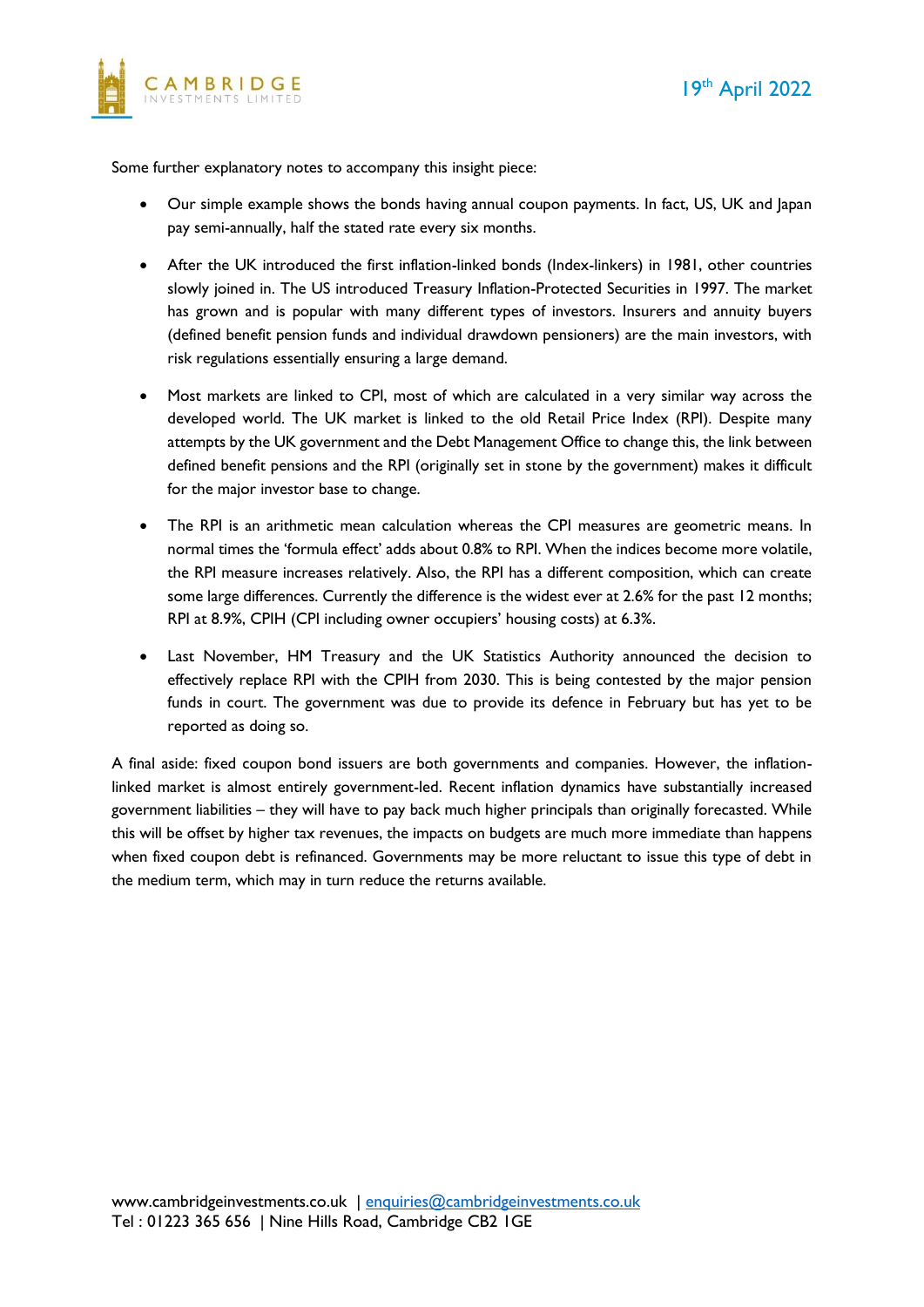



| <b>Global Equity Markets</b><br>Technical |       |                     |        |              | <b>Top 5 Gainers</b> |                                   |        | <b>Top 5 Decliners</b> |                     |         |             |
|-------------------------------------------|-------|---------------------|--------|--------------|----------------------|-----------------------------------|--------|------------------------|---------------------|---------|-------------|
| Market                                    |       | Thu 14:33 X 1 Week' | 1W     | <b>Short</b> | Medium               | 96<br>Company                     |        |                        | Company             |         | 96          |
| <b>FTSE 100</b>                           | 7581  | $-0.1$              | -7     | →            | ₽                    | Fresnillo<br>$+8.5$               |        | Just Eat Takeaway.com  |                     | $-15.5$ |             |
| <b>FTSE 250</b>                           | 20984 | $-0.6$              | $-116$ | →            | ⇘                    | Renishaw<br>$+5.2$                |        | Rolls-Royce            |                     | $-6.7$  |             |
| <b>FTSE AS</b>                            | 4212  | $-0.1$              | -6     | →            | →                    | <b>Smiths</b><br>$+5.2$           |        | Polymetal Internation: |                     | $-6.5$  |             |
| <b>FTSE Small</b>                         | 6949  | $+0.4$              | $+25$  | →            | ⇘                    | BP<br>$+4.3$                      |        |                        | Experian            |         | $-6.4$      |
| CAC                                       | 6542  | $+0.7$              | $+43$  | ø            | →                    | <b>Int'l Consol Air</b><br>$+4.1$ |        | Entain                 |                     | -6.0    |             |
| <b>DAX</b>                                | 14076 | $-0.5$              | -75    | ø            | ø                    | Currencies                        |        | Commodities            |                     |         |             |
| Dow                                       | 34428 | $-0.2$              | -68    | →            | →                    | Pair                              | last   | <b>961W</b>            | Cmdty               | last    | <b>961W</b> |
| <b>S&amp;P 500</b>                        | 4431  | $-1.1$              | -50    | →            | →                    | USD/GBP                           | 1.310  | $+0.2$                 | Oil                 | 107.20  | $+6.1$      |
| Nasdag                                    | 13599 | $-2.1$              | -289   | →            | ø                    | GBP/EUR                           | 0.831  | $+0.3$                 | Gold                | 1978.7  | $+2.8$      |
| Nikkei                                    | 26843 | $-1.9$              | -507   | →            | ø                    | USD/EUR                           | 1.09   | -0.1                   | Silver              | 25.72   | $+5.1$      |
| <b>MSCI World</b>                         | 2960  | $-1.7$              | -52    | →            | →                    | JPY/USD                           | 125.55 | $-1.4$                 | Copper              | 470.3   | $-0.7$      |
| CSI 300                                   | 4140  | -2.9                | $-124$ | u            | N                    | CNY/USD                           | 6.37   | $-0.1$                 | Aluminium           | 3267.0  | $-5.7$      |
| <b>MSCI EM</b>                            | 1110  | $-2.8$              | -32    | u            | N                    | Bitcoin/S                         | 40,830 | $-3.8$                 | <b>Soft Cmdties</b> | 241.3   | $+1.3$      |
|                                           |       |                     |        |              |                      | <b>Fixed Income</b>               |        |                        |                     |         |             |
| Global Equity Market - Valuations         |       |                     |        |              | Govt bond            |                                   |        |                        | %Yield              | 1 W CH  |             |
| Market                                    |       | Div YLD %           | LTM PE | NTM PE       | 10Y AVG              | <b>UK 10-Yr</b>                   |        |                        |                     | 1.80    | $+0.10$     |
| <b>FTSE 100</b>                           |       | 3.7                 | 14.2   | 11.2         | 14.3                 | <b>UK 15-Yr</b>                   |        |                        |                     | 2.01    | $+0.13$     |
| <b>FTSE 250</b>                           |       | 2.8                 | 12.2   | 14.5         | 16.3                 | <b>US 10-Yr</b>                   |        |                        |                     | 2.67    | $+0.07$     |
| <b>FTSE AS</b>                            |       | 3.5                 | 12.4   | 11.5         | 14.5                 | French 10-Yr                      |        |                        |                     | 1.26    | $+0.08$     |
| FTSE Small x Inv_Tsts                     |       | 2.6                 | 1.4    | 10.5         | 15.3                 | German 10-Yr                      |        |                        |                     | 0.77    | $+0.12$     |
| CAC                                       |       | 2.3                 | 15.0   | 12.4         | 15.2                 | Japanese 10-Yr                    | 0.24   | $-0.01$                |                     |         |             |
| <b>DAX</b>                                |       | 2.4                 | 14.1   | 12.3         | 13.7                 | <b>UK Mortgage Rates</b>          |        |                        |                     |         |             |
| Dow                                       |       | 1.9                 | 17.4   | 18.0         | 16.8                 | <b>Mortgage Rates</b>             |        |                        |                     |         | Mar         |
| <b>S&amp;P 500</b>                        |       | 1.4                 | 22.0   | 19.6         | 18.1                 | <b>Base Rate Tracker</b>          |        |                        |                     |         | 1.50        |
| Nasdag                                    |       | 0.7                 | 25.8   | 28.1         | 23.9                 | 2-yr Fixed Rate                   |        |                        |                     |         | 1.91        |
| Nikkei                                    |       | 1.9                 | 14.8   | 14.8         | 17.7                 | 3-yr Fixed Rate                   |        |                        |                     | 2.03    | 1.90        |
| <b>MSCI World</b>                         |       | 1.8                 | 18.2   | 17.3         | 17.0                 | 5-yr Fixed Rate                   |        |                        |                     | 2.12    | 1.94        |
| CSI 300                                   |       | 1.9                 | 14.2   | 12.3         | 12.7                 | 10-yr Fixed Rate                  |        |                        |                     | 2.44    | 2.34        |
| <b>MSCI EM</b>                            |       |                     |        |              |                      |                                   |        |                        |                     |         |             |

\* The *% 1 week* relates to the weekly index closing, rather than our Friday p.m. snapshot values

\*\* LTM = last 12 months' (trailing) earnings;

\*\*\*NTM = Next 12 months estimated (forward) earnings

If anybody wants to be added or removed from the distribution list, please email [enquiries@cambridgeinvestments.co.uk](mailto:enquiries@cambridgeinvestments.co.uk)

www.cambridgeinvestments.co.uk | [enquiries@cambridgeinvestments.co.uk](mailto:enquiries@cambridgeinvestments.co.uk) Tel : 01223 365 656 | Nine Hills Road, Cambridge CB2 1GE